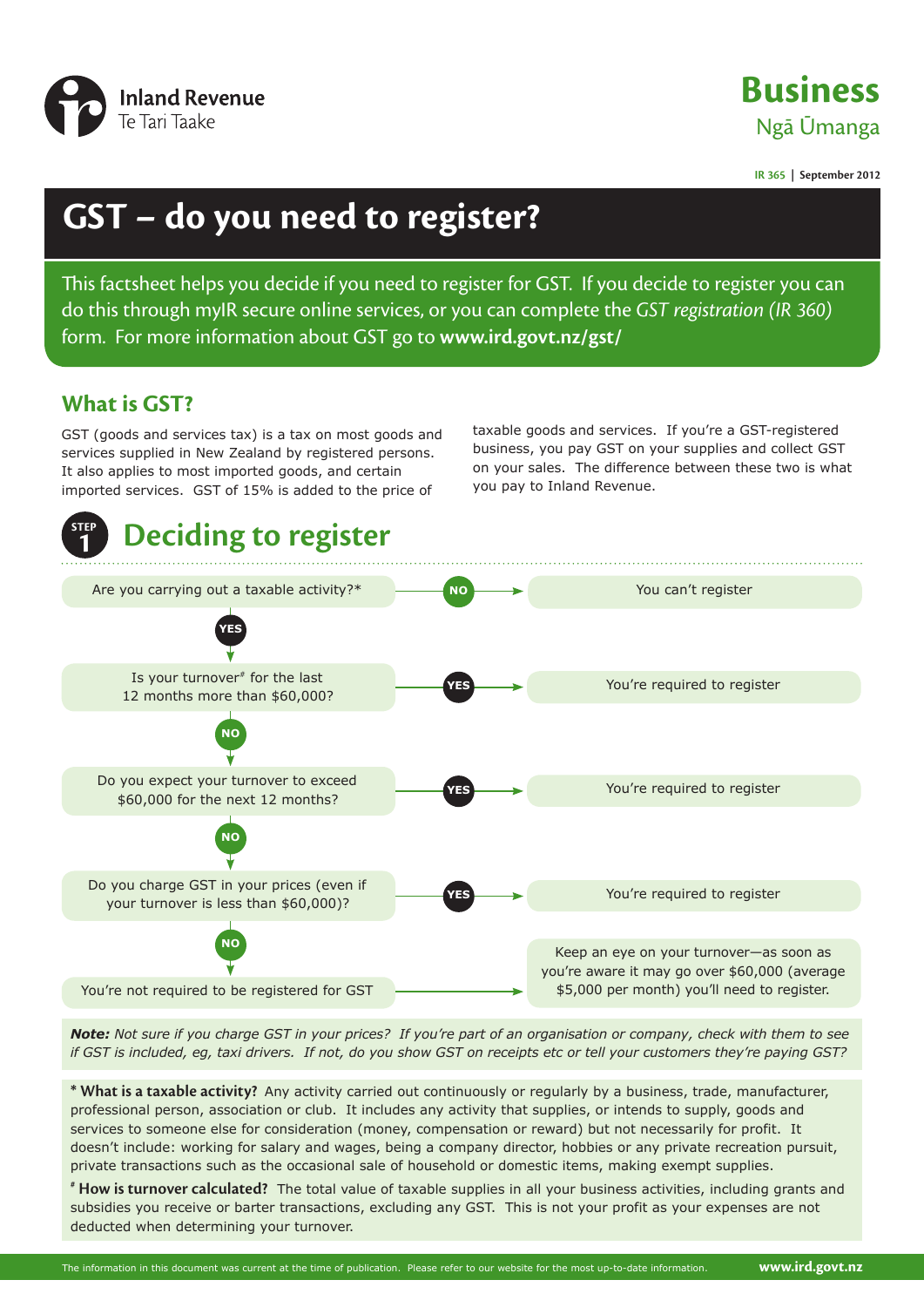

**2 Choosing how to account for GST**

## **Accounting basis**

The way you choose to claim and pay your GST is called an accounting basis. There are three methods of accounting for GST. The two most used methods are the payments basis and the invoice basis.

| Accounting basis Who can use it |                                                                                                                                                        |
|---------------------------------|--------------------------------------------------------------------------------------------------------------------------------------------------------|
| Payments basis                  | A registered person can use this<br>basis if the total amount of sales:                                                                                |
|                                 | • was \$2 million or less in the last<br>12 months, or                                                                                                 |
|                                 | • is unlikely to be more than<br>\$2 million in any 12-month period<br>beginning on the first day of any<br>month.                                     |
|                                 | A registered person with turnover<br>of more than \$2 million may be<br>able to use this basis.<br>Go to www.ird.govt.nz<br>(keyword: GST-registered). |
| Invoice basis                   | Any registered person can use this<br>hasis.                                                                                                           |
| Hybrid basis                    | Any registered person can use this<br>basis, but it's not commonly used<br>by small businesses.                                                        |

#### **Payments basis**

Using the payments basis you account for GST at the end of the taxable period that you make or receive the payment in. The payments basis is a good way to help businesses manage their cash flow. You only pay GST to us after you've received payment from your customers and you only claim GST for the purchases and expenses you've paid for.

*Note: Around 78% of businesses choose the payments basis for their GST accounting basis.*

### **Invoice basis**

Using the invoice basis you claim GST when you receive an invoice and you account for GST at the earlier of issuing an invoice or receiving payment.

This means if you've issued or received an invoice during a taxable period then:

- you pay us the amount of GST shown on the invoices you've given to your customers (regardless of whether you've received a payment or not), or
- you pay us the GST included in a payment you've received (even if you haven't raised an invoice), and
- you claim a credit for the amount of GST shown on tax invoices you've received from your suppliers (regardless of whether you've paid your supplier).

#### **Hybrid basis**

A less frequently used method is the hybrid basis, which is a combination of the invoice and payments bases. GST on sales and income is accounted for using the invoice basis and GST on expenses and purchases is accounted for when payment is actually made. This method can be complicated and is not commonly used by small businesses.

## **Taxable periods/filing frequency**

A taxable period is how often you file your GST returns, ie, monthly, two monthly or six monthly. This may also be known as your filing frequency.

| <b>Taxable period</b>                                                                                                                                                                                                               | Who can use it                                                                                                                                   |
|-------------------------------------------------------------------------------------------------------------------------------------------------------------------------------------------------------------------------------------|--------------------------------------------------------------------------------------------------------------------------------------------------|
| Monthly                                                                                                                                                                                                                             | Any registered person. If taxable<br>supplies* exceed or are likely to<br>exceed \$24 million in any 12 months<br>you must use a monthly period. |
| Two monthly                                                                                                                                                                                                                         | Any registered person provided<br>they don't meet the criteria for<br>having to use the monthly period.                                          |
| Six monthly                                                                                                                                                                                                                         | A small business whose turnover<br>hasn't exceeded \$500,000 in the<br>last 12 months and is unlikely to<br>exceed this in the next 12 months.   |
| $\ast$ $\bm{\tau}$ . The latter second to a large second constant and second second second second second second second second second second second second second second second second second second second second second second sec |                                                                                                                                                  |

*\* Taxable supplies are goods and services you provide in your business.* 

### **Monthly**

Anyone can choose to file GST returns monthly. You may choose monthly returns if you're entitled to frequent GST refunds, such as exporters.

#### **Two monthly**

You can choose to file your returns on odd or even months. Preparing your GST accounts every two months helps keep you on top of your GST requirements. Many businesses say that completing GST returns every two months helps them keep in touch with business progress.

#### **Six monthly**

Preparing your GST accounts every six months may be an option for smaller businesses with fewer transactions. You can apply to file your returns six-monthly if the value of your total sales:

- was not more than \$500,000 in the last 12 months, or
- is unlikely to be more than \$500,000 in the next 12 months.

*GST and provisional tax—if you're liable for provisional tax your taxable period will need to be aligned with your balance date.*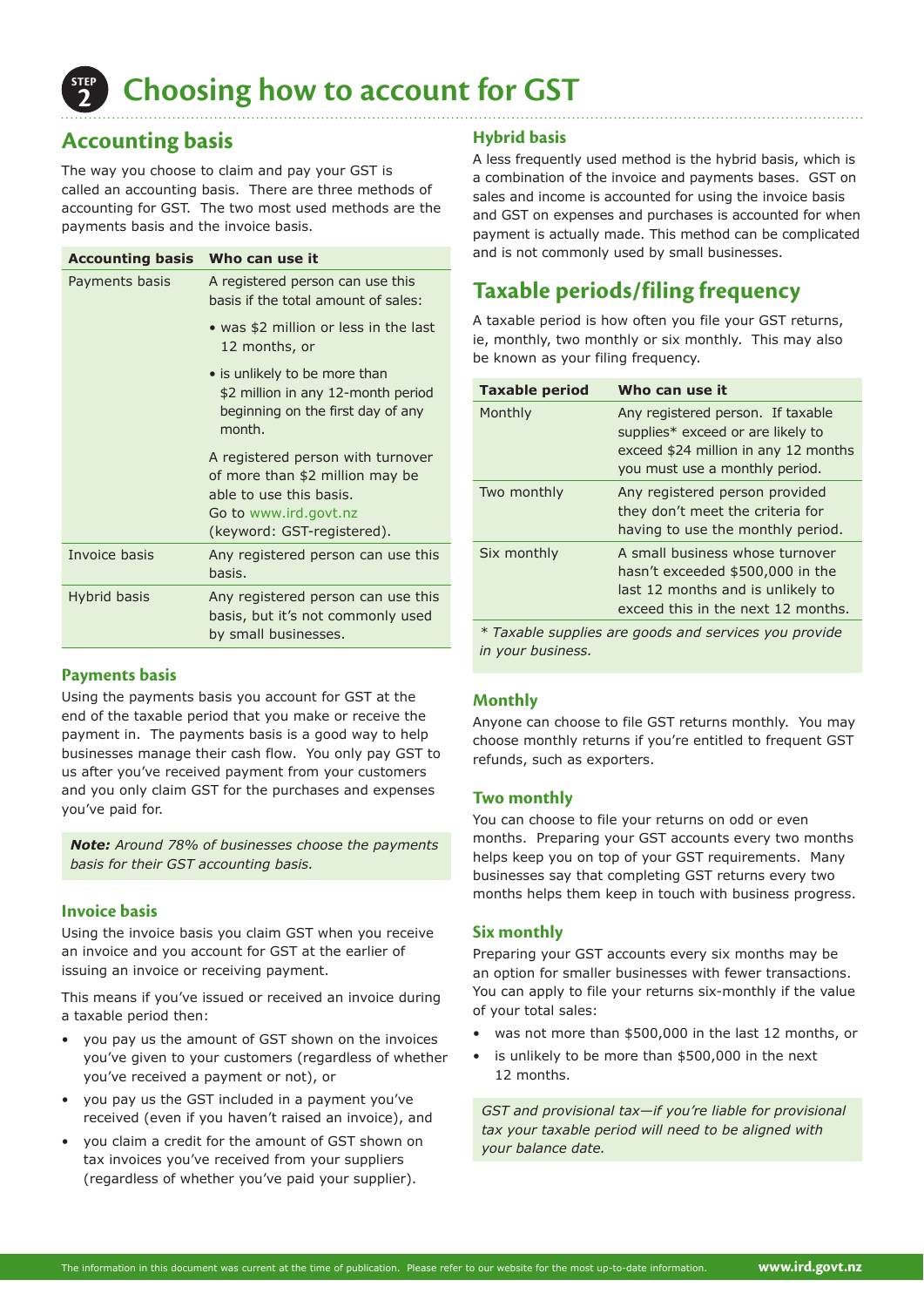

If you're required to register, or wish to voluntarily register, you can do this through myIR secure online services at www.ird.govt.nz



*\* IRD number application – non-individual (IR 596)* 

If you don't have internet access, you can order a *GST registration (IR 360)* form by calling 0800 257 773.

### **step 4 Completing the online registration**

## **myIR registration**

It's easy to complete the online GST registration. Your personal details will be pre-populated and help text messages will be available to assist you. Error messages will continue to display if an invalid entry is made.

When you complete your GST registration through myIR secure online services, in most cases you'll receive immediate confirmation of your GST number and registration details. Then, each time your GST return is due for filling, we'll advise you when the return is available in myIR for you to complete and submit by the due date.

## **Backdating registration**

Normally when you register for GST your registration is effective from the date you apply, but it can be some time in the future.

## **step 5 What happens next?**

Now that you've registered you need to:

- keep records
- issue invoices for sales, etc
- file GST returns-do this online by logging into myIR at www.ird.govt.nz
- pay any GST owing.

*Remember you need to deregister when you're no longer in business or charging GST—see* www.ird.govt.nz/gst/

For example, Joe will be opening his grocery store on 1 April 2013. He is getting all his paper work completed beforehand and will register for GST in February 2013, so requests the start date to be 1 April 2013.

In exceptional circumstances you can apply to backdate your registration. This may be approved if you can show that it would be unfair not to make your registration effective from the date you've requested. We could consider doing this if, for example, you:

- had legitimate reasons for not registering earlier
- have kept accurate accounting records of the supplies you've made over the period.

If you're backdating your registration you'll need to complete the *GST registration (IR 360)* form. For more information on backdated registrations see www.ird.govt.nz (keywords: GST backdated registration).